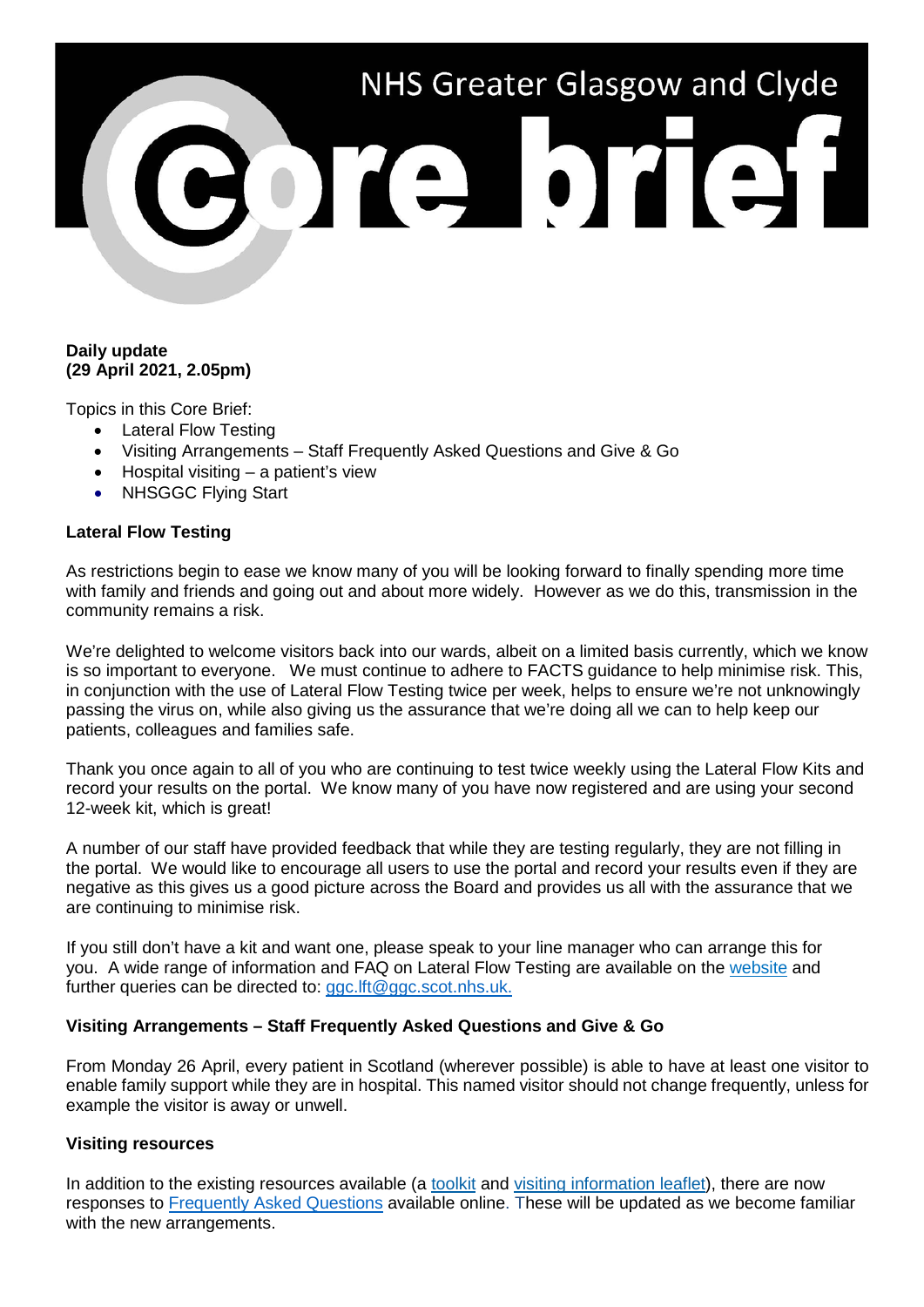As a reminder; we would encourage staff to speak to patients about visiting on admission or transfer to ward. This will help to establish who the most appropriate person is to be chosen as their visitor. If applicable, there is space on section 12 of the MAR (My Admission Record) to document this conversation.

At the same time, the patient should be asked who they would like to be their family support person. The family support details should be recorded on the **'Visitor Record Sheet'** and filed at the front of the nurse/midwife notes. Virtual Visiting should be offered and if the patient does not have their own phone or tablet, this can be documented on the MAR. As a reminder, the Standard Operating Procedure for Person Centred Virtual Visiting is available [here.](https://www.nhsggc.org.uk/media/266530/pcvv-sop-for-patient-facing-staff-v3.pdf)

## **Give & Go**

As visiting is now being re-established, the Give and Go services at GRI, RAH, IRH and QEUH will come to an end tomorrow (Friday 30 April).

Our sincere thanks go to the Give & Go volunteers, their contribution throughout this period has been immeasurable. The volunteers are rightly very proud of their contribution to this service and have really valued the opportunity to support patients and families through this very difficult time.

Many Give and Go volunteers have expressed wishes to remain involved in volunteering in NHSGGC, with some planning to return to their previous volunteering roles and others keen to take up new opportunities.

As always, thank you for your support during this time of transition; we will continue to keep you informed and updated as arrangements progress.

### **Hospital visiting – a patient's view**

As visiting returns to hospitals across NHSGGC this week, we hear of the immense impact of finally seeing loved ones again whilst in hospital.

Patients at the national spinal injuries unit at the QEUH are recovering from life-changing injuries and visits are about more than just the human connection, they are integral part of the rehabilitation process.

Alan Kinnear, spent lockdown working from home as an IT product manager. He was fit and active and took part in 10k runs. Everything changed last September, when a rogue blood clot went into his spinal column. Over three days, first his right, then his left leg stopped working.



"It was brutal," he says. "They told me the damage had been done. That was it, I had a spinal stroke and was paralysed from the chest down."

"The psychological damage from an injury like mine is as bad as the physical. Obviously, the staff in here are great and they all have positive attitudes and they really helped me to get through the days sometimes. But not having your family, not having that support, can be just devastating.

"You've had no physical contact with your loved ones. That is really, really hard to take. You really miss not having it."

Senior Charge Nurse, Helena Richmond, says that it's been a tough time for patients and visitors not to be able to have in-person visits. She says: "It's been a difficult balance and staff have worked so hard to keep our patients as safe as possible.

"Our patients have been incredible too. Many of them are here for 3-6 months or even longer and they have all sustained life changing injuries. Although patients have faced those challenges without having